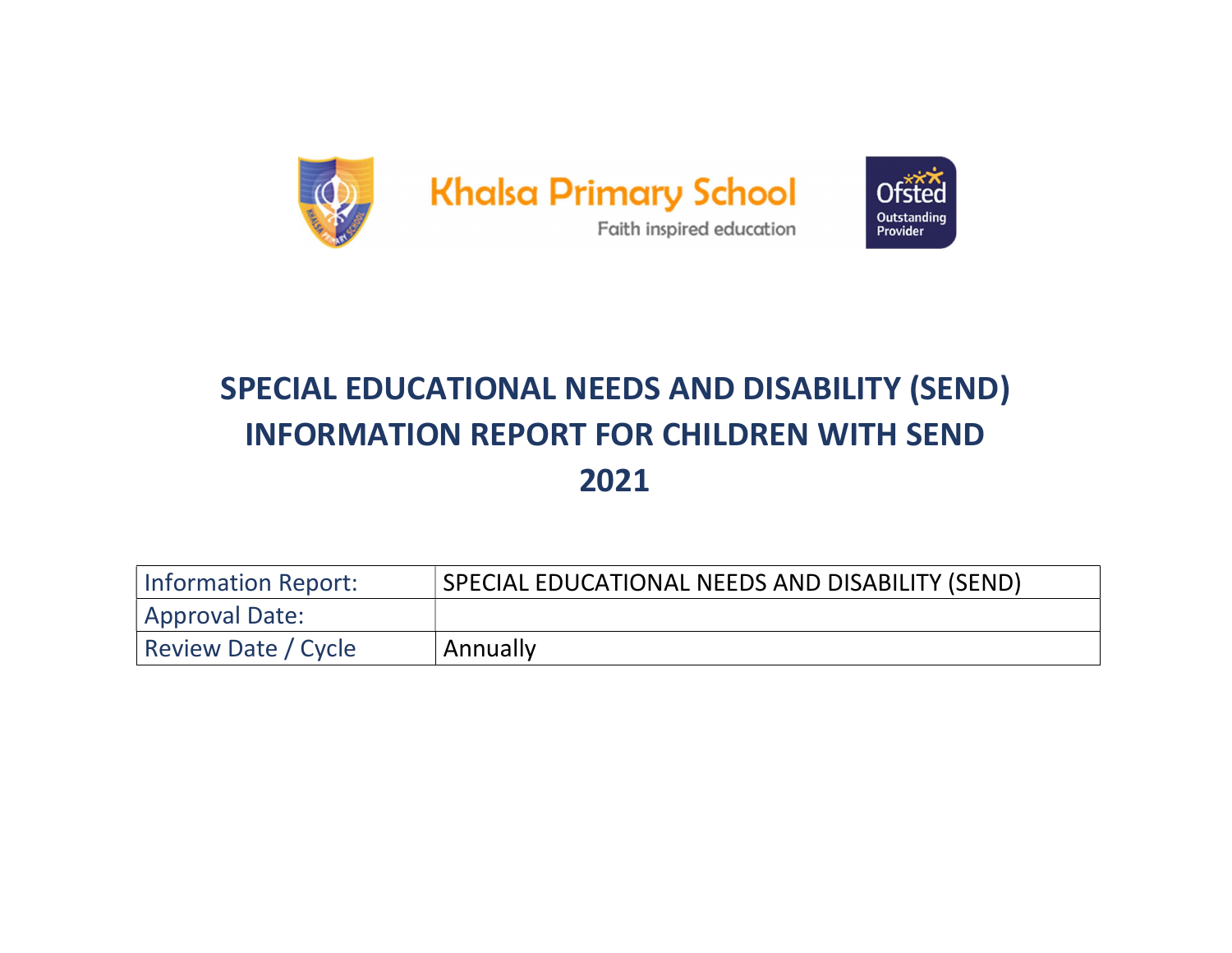# Special Educational Needs and Disability (SEND) Information Report for Children with Send

# Brief description of school, phase and size

Khalsa Primary School is a two-form entry school based in Slough, Berkshire, which takes children from Nursery to Year 6. We currently have 484 pupils on roll. We are a faith inspired school and we aim to develop a culture of inclusion and diversity where every child matters and in which all members of the school community are respected, motivated and prepared for the changing world in which we live.

All maintained schools have a similar approach to meeting the needs of pupils with Special Educational Needs and are supported by the Local Authority to ensure that all pupils, regardless of their specific needs, make the best possible progress in school. All schools are supported to be as inclusive as possible, with the needs of pupils with a Special Educational Need/s and or Disabilities being met in a mainstream setting wherever possible, where families want this to happen.

The school has a Special Educational Needs and /or Disabilities Policy (SEND) which sets out the principles and practice followed by the school. This policy is reviewed regularly in a process that involves staff and Trustees.

The school will meet the needs of children with the following SEND:

- Communication and interaction
- Cognition and learning
- Social, mental and emotional health
- Sensory /physical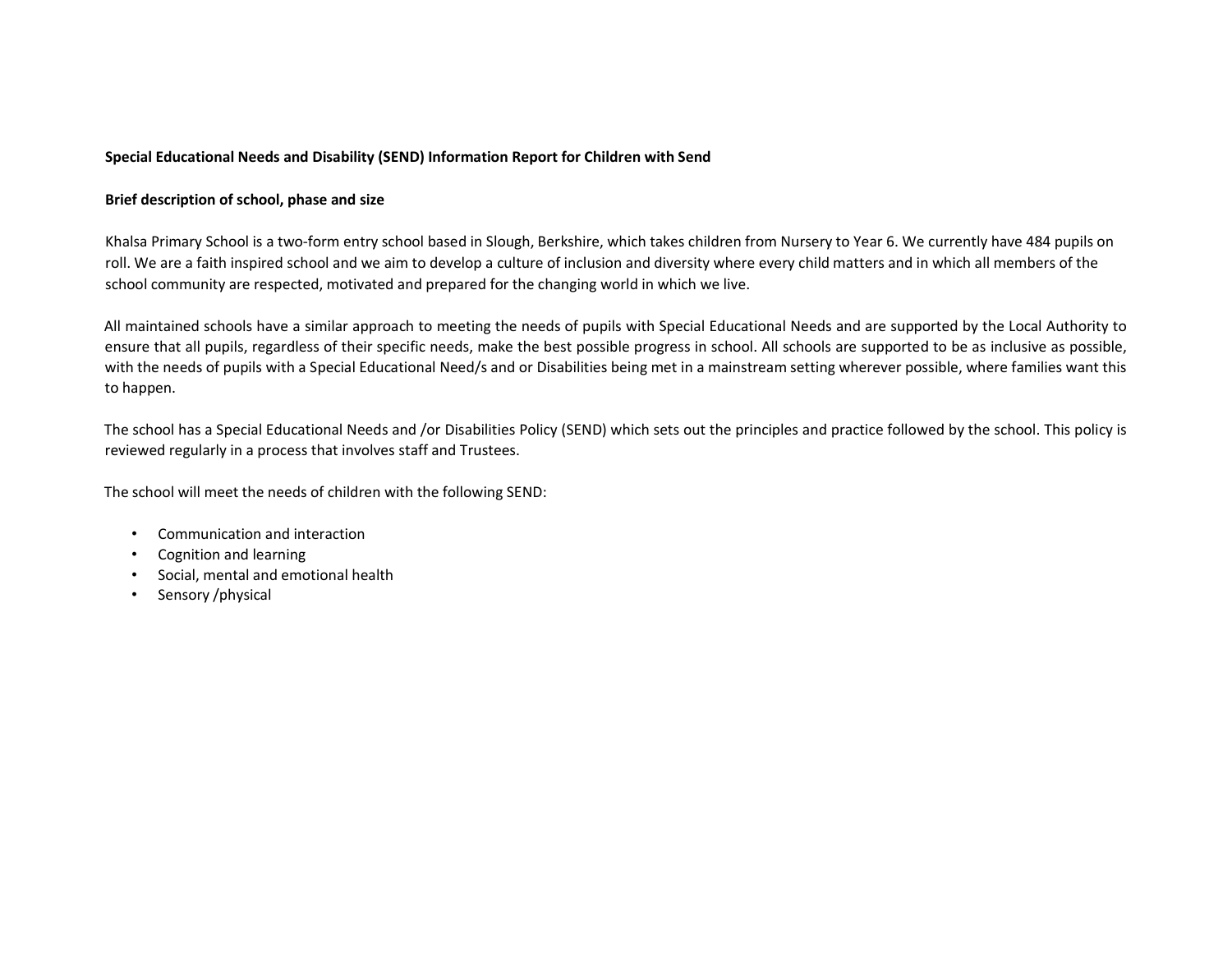The information below details the offer within the school and ways in which parents, children and young people may access the support required.

# People who support children with special educational needs/ and or disabilities in this school:

| <b>School Based Information</b>                                             | People                                                                                                                                                                                                                             | <b>Summary of Responsibilities</b>                                                                                                                                                                                                                                                                                                                                                                                                                                                                                                                                                                                                                                                                                                                                                                                                                                                                                                                                                                                                                                                                                                                                                    |  |  |
|-----------------------------------------------------------------------------|------------------------------------------------------------------------------------------------------------------------------------------------------------------------------------------------------------------------------------|---------------------------------------------------------------------------------------------------------------------------------------------------------------------------------------------------------------------------------------------------------------------------------------------------------------------------------------------------------------------------------------------------------------------------------------------------------------------------------------------------------------------------------------------------------------------------------------------------------------------------------------------------------------------------------------------------------------------------------------------------------------------------------------------------------------------------------------------------------------------------------------------------------------------------------------------------------------------------------------------------------------------------------------------------------------------------------------------------------------------------------------------------------------------------------------|--|--|
| <b>Class/Subject Teacher</b>                                                | Who are the best people to talk to in this school about my child's difficulties with learning/ Special Educational Needs/Disability (SEND)?<br>And how can I talk to them about my child if I need to?<br>S/he is responsible for: |                                                                                                                                                                                                                                                                                                                                                                                                                                                                                                                                                                                                                                                                                                                                                                                                                                                                                                                                                                                                                                                                                                                                                                                       |  |  |
| (Recommended as the first<br>point of contact if you have<br>any concerns). | the SENCO as necessary.<br>٠<br>arranged via the school office.<br>Email: office@kpsslough.com<br>Phone: 01753 823501                                                                                                              | Making sure that all children have access to good/outstanding teaching and that the curriculum is adapted to meet your<br>child's individual needs (also known as personalisation or differentiation).<br>Checking on the progress of your child and identifying, planning and delivering any additional help your child may need<br>(this could be things like targeted work, additional support, adapting resources etc.) and discussing amendments with<br>Writing individual education plans (IEP)<br>Making sure that all members of staff working with your child in school are aware of your child's individual needs and/or<br>conditions and what specific adjustments need to be made to enable them to be included and make progress.<br>Making sure that all staff working with your child in school are supported in delivering the planned work/programme<br>for your child, so they can achieve the best possible progress. This may involve the use of additional adults, outside<br>specialist help and specially planned work and resources.<br>Contacted by: They can be contacted via Class DoJo, speaking to them at the end of the school day or by appointment |  |  |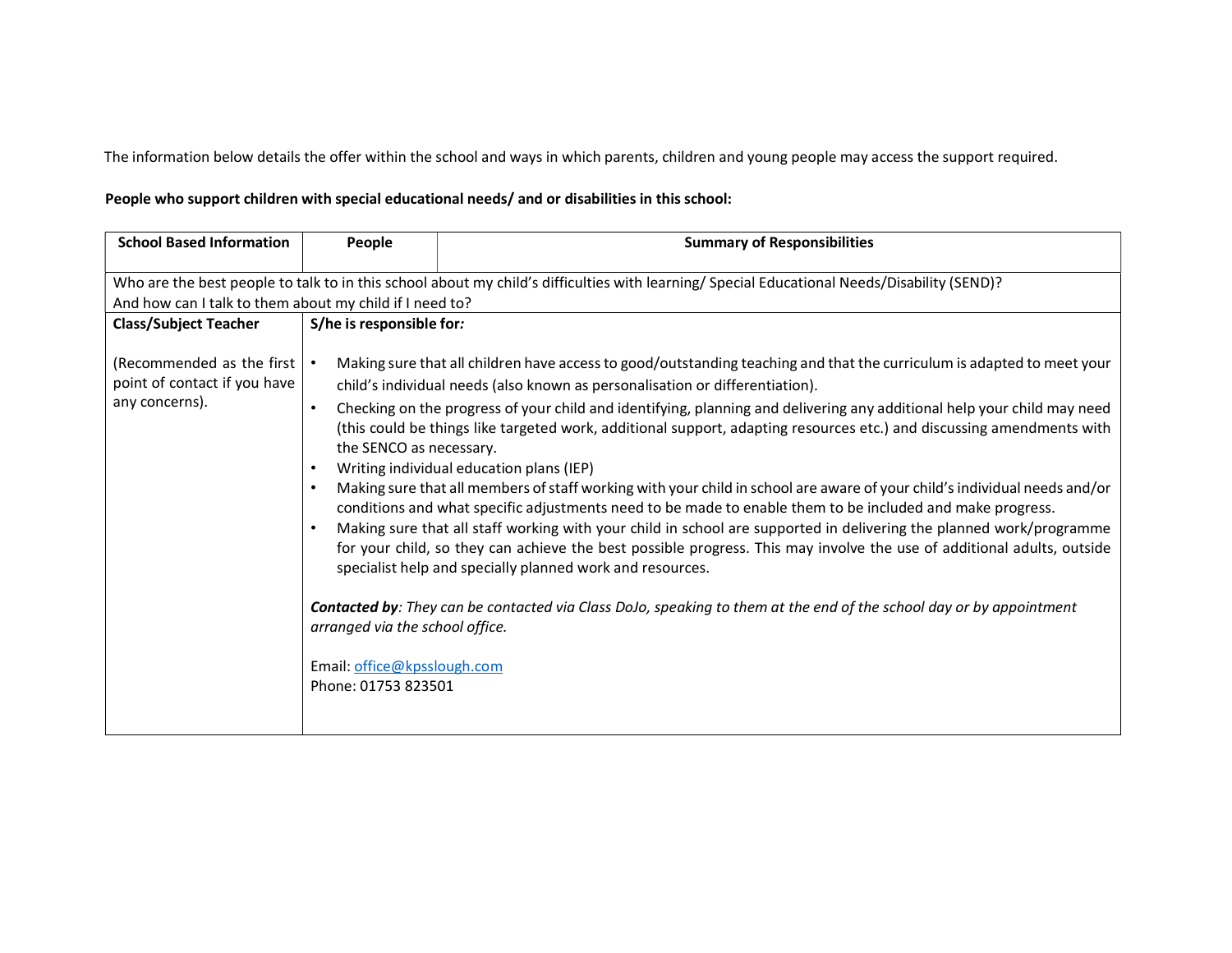| <b>Special Educational Needs</b> | The designated Special needs co-ordinator is Mrs Sally Trevena. As SENCO she is responsible for:                                                                                                                                                                                                                                                                                                                           |
|----------------------------------|----------------------------------------------------------------------------------------------------------------------------------------------------------------------------------------------------------------------------------------------------------------------------------------------------------------------------------------------------------------------------------------------------------------------------|
| Co-Ordinator (SENCO) /           |                                                                                                                                                                                                                                                                                                                                                                                                                            |
| <b>Inclusion Lead</b>            | Coordinating all the support for children with Special Educational Needs and or Disabilities (SEND), and developing the<br>$\bullet$<br>school's SEND Policy to make sure all children get a consistent, high quality response to meeting their needs in school.                                                                                                                                                           |
|                                  | Making sure that you are:<br>$\bullet$<br>Fully involved in supporting your child's learning                                                                                                                                                                                                                                                                                                                               |
|                                  | Kept informed about the support your child is receiving                                                                                                                                                                                                                                                                                                                                                                    |
|                                  | Fully Involved in reviewing how they are progressing                                                                                                                                                                                                                                                                                                                                                                       |
|                                  | Fully involved planning your child's support.<br>$\bullet$                                                                                                                                                                                                                                                                                                                                                                 |
|                                  | Liaising with all the other people who may be coming into school to help support your child's learning e.g. Speech and<br>Language Therapy, Educational Psychologist, Specialist Support Teachers including ASD Advisory Teachers and<br>SEBDOS (Social, Emotional, Behavioural, Difficulties Outreach Service) who can support pupils with social, emotional<br>and mental health difficulties as well as their families. |
|                                  | Updating the school's SEN register and ensuring all the special educational, physical and sensory needs of pupils in                                                                                                                                                                                                                                                                                                       |
|                                  | this school are known and understood and making sure that there are excellent records of your child's progress and<br>needs.                                                                                                                                                                                                                                                                                               |
|                                  | Providing specialist support for teachers and support staff in the school so they can help your child (and other pupils<br>$\bullet$<br>with SEND in the school) to achieve their potential.                                                                                                                                                                                                                               |
|                                  | Supporting your child's class teacher to write IEP's, where these have been identified as appropriate for your child,<br>$\bullet$<br>that specify short term targets set for your child to achieve.                                                                                                                                                                                                                       |
|                                  | Requesting a statutory assessment for an Education, Health, Care Plan (EHCP) when needed.                                                                                                                                                                                                                                                                                                                                  |
|                                  | Organising training for staff so they are aware and confident about how to meet the needs of your child and others<br>$\bullet$<br>within our school.                                                                                                                                                                                                                                                                      |
|                                  | The strategic vision of inclusion across the school.<br>$\bullet$                                                                                                                                                                                                                                                                                                                                                          |
|                                  | Contacted by: asking the class teacher to arrange for her to contact you, or by emailing or telephoning the school to make<br>an appointment.                                                                                                                                                                                                                                                                              |
|                                  | Email: office@kpsslough.com                                                                                                                                                                                                                                                                                                                                                                                                |
|                                  | Phone: 01753 823501                                                                                                                                                                                                                                                                                                                                                                                                        |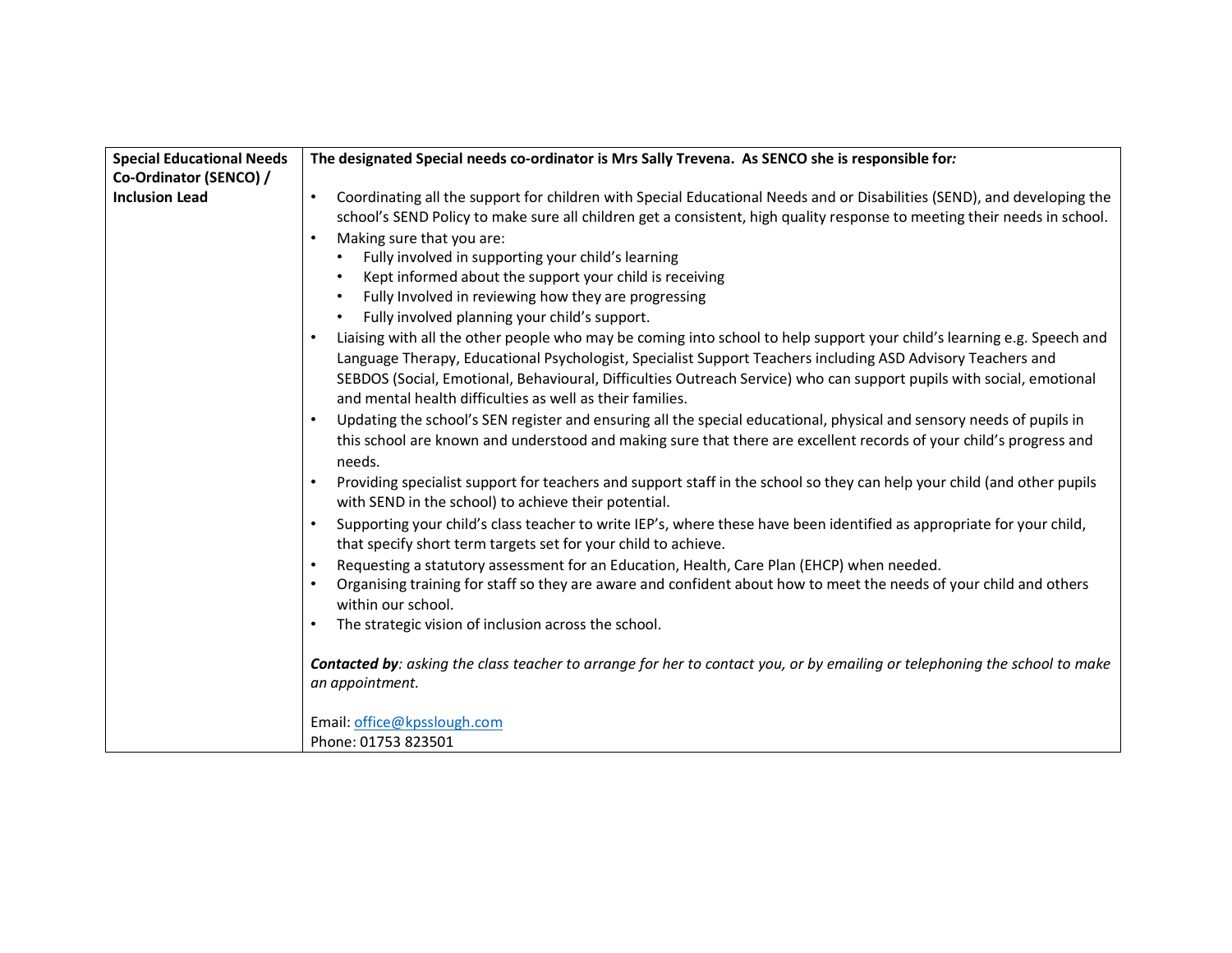| Teaching Assistant (TA) or<br><b>Learning Support Assistant</b><br>(LSA) may be allocated to<br>some pupils with SEN and<br>or disabilities, or may be<br>specialist in a particular<br>support<br>of<br>type<br><b>or</b><br>intervention. | A Teaching Assistant (TA) or Learning Support Assistant (LSA) may be allocated to work with a pupil with special educational<br>needs and/or disabilities, or may provide specialist support in a particular area, for example literacy. They liaise with the<br>class teacher to provide appropriately differentiated support for your child. Whilst they take a very valuable role in your<br>child's education we would prefer that questions regarding your child's learning and progress are directed to the class<br>teacher or the SENCO. The class teacher and SENCO are fully involved in any support offered and will make the decisions,<br>in conjunction with the parents, on the type of support and interventions.<br>A child may receive support from a number of adults, and a conversation with the class teacher or SENCO will give you a<br>fuller picture than may be obtained from a single supporting adult. |
|---------------------------------------------------------------------------------------------------------------------------------------------------------------------------------------------------------------------------------------------|-------------------------------------------------------------------------------------------------------------------------------------------------------------------------------------------------------------------------------------------------------------------------------------------------------------------------------------------------------------------------------------------------------------------------------------------------------------------------------------------------------------------------------------------------------------------------------------------------------------------------------------------------------------------------------------------------------------------------------------------------------------------------------------------------------------------------------------------------------------------------------------------------------------------------------------|
|                                                                                                                                                                                                                                             | Of course, as a school we welcome regular dialogue between parents and all staff on how a child's day has been and we do<br>actively encourage this continued feedback.<br>Contacted by: speaking to them at the end of a school day to arrange an appointment or telephoning the school<br>Email: office@kpsslough.com<br>Phone: 01753 823501                                                                                                                                                                                                                                                                                                                                                                                                                                                                                                                                                                                      |
| <b>Vice Principal</b>                                                                                                                                                                                                                       | The Vice Principal is Mrs Jasbir Mahil<br>She is responsible for:<br>The day-to-day management of all aspects of the school, this includes the support for children with SEND. She<br>delegates responsibility to the SENCO and class/subject teachers but is still responsible for ensuring that your child's<br>needs are met and that they make the best possible progress.<br>She must make sure that the Governing Body is kept up to date about all issues in the school relating to SEND.<br>$\bullet$<br><b>Contacted by:</b> emailing or telephoning the school for an appointment.<br>Email: office@kpsslough.com<br>Phone: 01753 823501                                                                                                                                                                                                                                                                                  |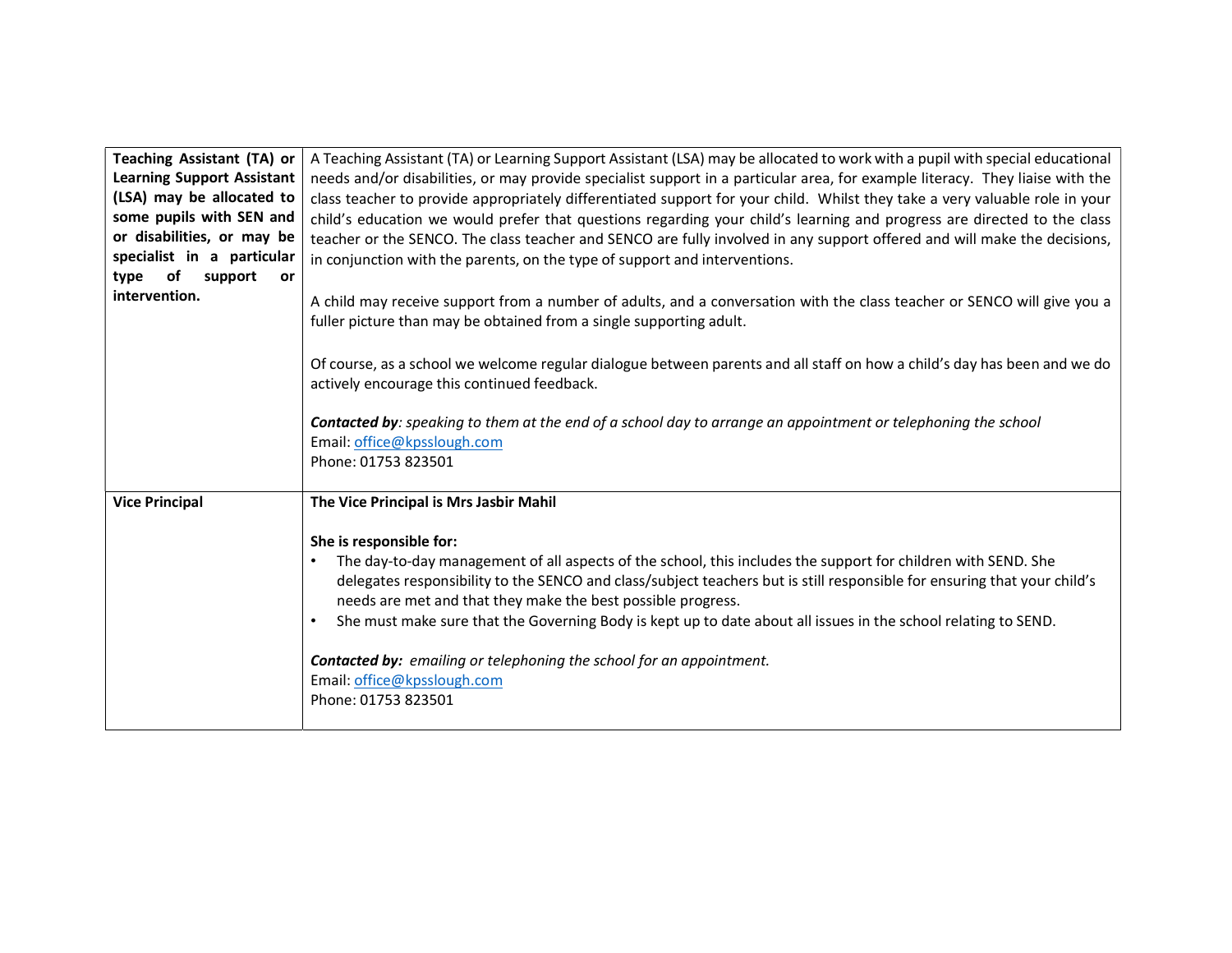| <b>SEND Trustee</b> | The SEND Trustee is Mrs Jacqueline Laver                                                                                                                                                                                                                                                                                                                                                                                                                                                                                                                                                                                      |
|---------------------|-------------------------------------------------------------------------------------------------------------------------------------------------------------------------------------------------------------------------------------------------------------------------------------------------------------------------------------------------------------------------------------------------------------------------------------------------------------------------------------------------------------------------------------------------------------------------------------------------------------------------------|
|                     | She is responsible for:<br>Making sure that the school has an up to date SEND Policy<br>Making sure that the school has appropriate provision and has made necessary adaptations to meet the needs of all<br>children in the school<br>Making sure that the school's SEN funding is appropriately spent.<br>Making sure that the necessary support is made for any child who attends the school who has SEN and/or disabilities.<br>Making visits to understand and monitor the support given to children with SEND in the school and being part of the<br>process to ensure your child achieves his/her potential in school. |
|                     | <b>Contacted by:</b> writing to the SEND Trustee via the school office.<br>Email: office@kpsslough.com<br>Phone: 01753 823501<br>Address: Wexham Road, Slough SL2 5QR                                                                                                                                                                                                                                                                                                                                                                                                                                                         |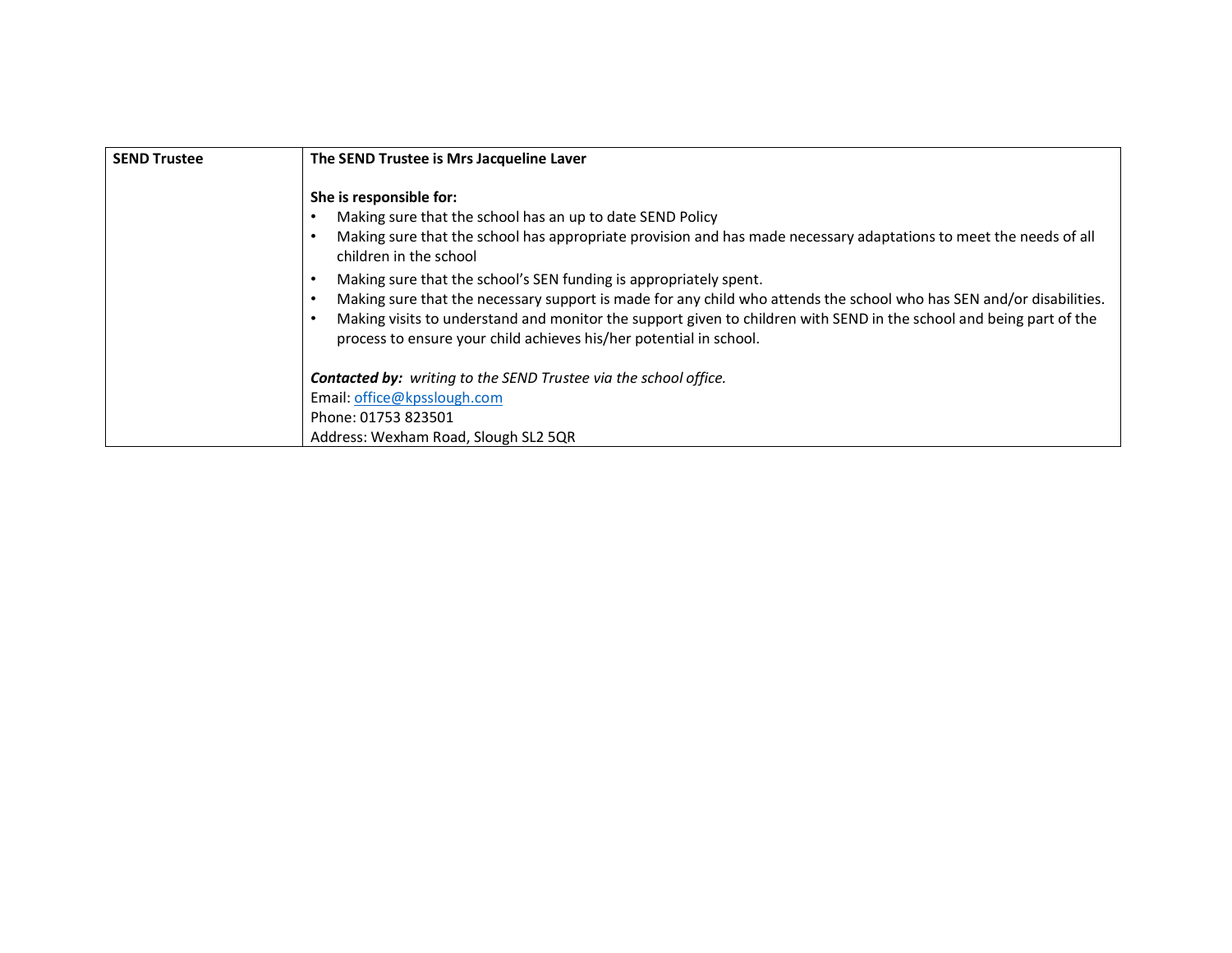# How could my child get help in school?

Children in school will get support that is specific to their individual needs. This may be all provided by the class teacher or may involve:

- Staff who will visit the school from the Local Authority central services such as the ASD Outreach Team or the Berkshire Sensory Consortium Services (for students with a hearing, visual or multi-sensory impairment)
- Staff who visit from outside agencies such as the Speech and Language Therapy (SALT) Service.

| be at when receiving this input.                                                                                           | Types of support provided also showing the stage of the Code of Practice<br>What would this mean for your child?<br>(the document that schools use to plan their SEND input), children will                                                                                                                                                                                                                                                                                                                                                                                                                                                                                                                                                             | Who can get this<br>kind of support?    |  |
|----------------------------------------------------------------------------------------------------------------------------|---------------------------------------------------------------------------------------------------------------------------------------------------------------------------------------------------------------------------------------------------------------------------------------------------------------------------------------------------------------------------------------------------------------------------------------------------------------------------------------------------------------------------------------------------------------------------------------------------------------------------------------------------------------------------------------------------------------------------------------------------------|-----------------------------------------|--|
| What are the different types of support available for all children, children with SEN and /or disabilities in this school? |                                                                                                                                                                                                                                                                                                                                                                                                                                                                                                                                                                                                                                                                                                                                                         |                                         |  |
| Class teacher input via<br>good/outstanding (quality first)<br>classroom teaching.                                         | The teacher will have the highest possible expectations for your child and all pupils in their<br>٠<br>class.<br>All teaching is based on building on what your child already knows, can do and can<br>$\bullet$<br>understand.<br>Putting in place different ways of teaching so that your child is fully involved in learning in<br>class. This may involve things like using more practical learning or providing different<br>resources adapted for your child<br>Putting in place specific strategies (which may be suggested by the SENCO or staff from<br>$\bullet$<br>outside agencies) to enable your child to access the learning task. This may include<br>occasional support from a Learning Assistant to help with a particular difficulty | All children in school<br>receive this. |  |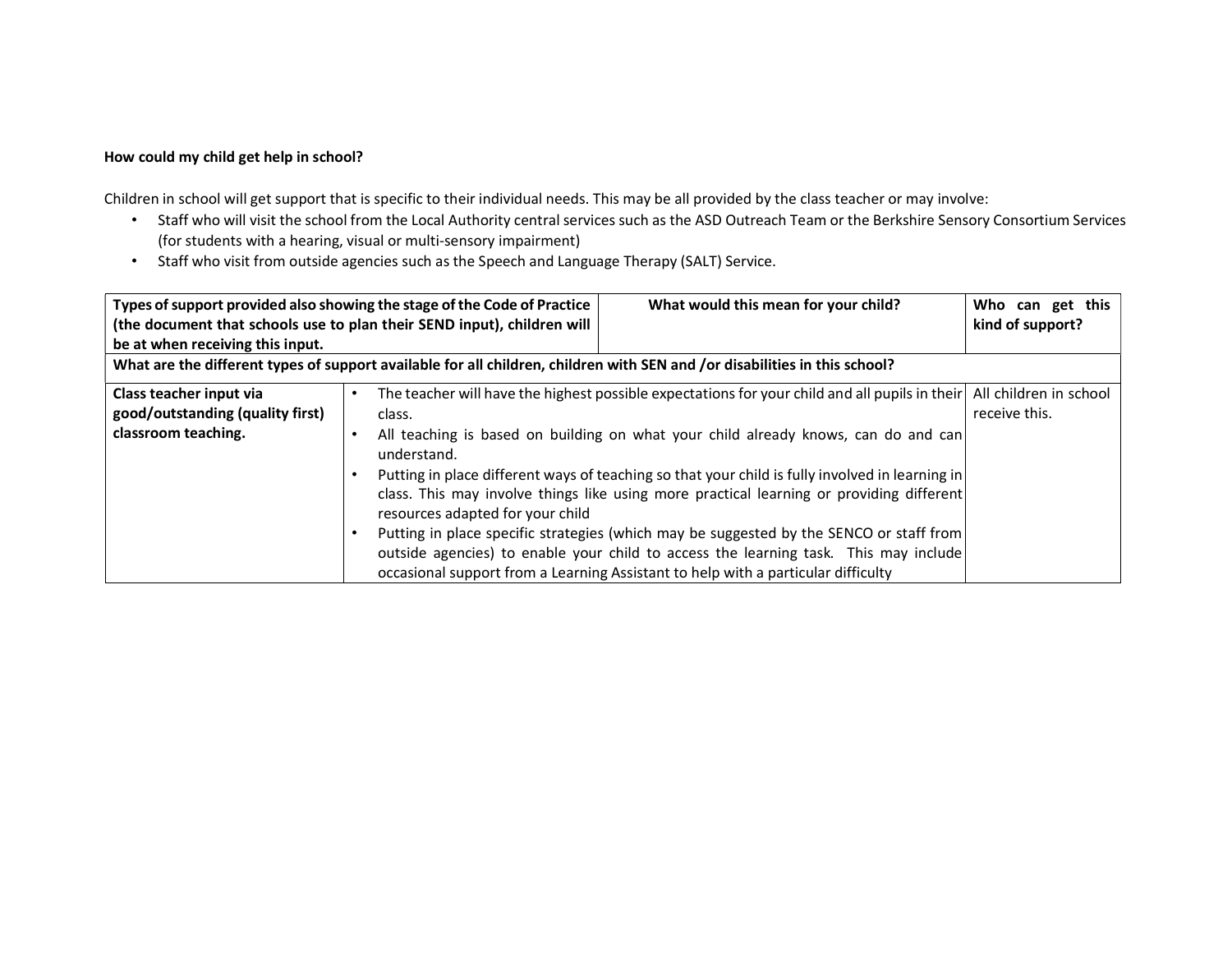| Where the class teacher & the      |           | Your child's teacher will have carefully checked on your child's progress and will have      | Any child who has      |
|------------------------------------|-----------|----------------------------------------------------------------------------------------------|------------------------|
|                                    |           |                                                                                              |                        |
| school SENCO, on the basis of      |           | decided that your child has a gap in their understanding/learning and needs some extra       | specific gaps in their |
| high quality evidence conclude     |           | support to close the gap between your child and their peers.                                 | understanding of a     |
| that a pupil needs the additional  |           | You will be immediately informed and be a full partner in planning and reviewing             | subject/area of        |
| targeted support given by SEND     |           | additional support or interventions.                                                         | learning.              |
| Support.                           | $\bullet$ | The class teacher will plan with you and the SENCO interventions to support your child's     |                        |
|                                    |           | learning. These interventions will have clear targets to help your child make progress.      |                        |
| Specific small group work. This  . |           | Interventions may include small group work or individual sessions on a specific theme.       |                        |
| group may be run in the classroom  |           | Where small group sessions are put in place they will be run by a Teaching Assistant/        |                        |
| or in another area of the school.  |           | Teacher or an outside professional (like a Speech and Language Therapist or Educational      |                        |
|                                    |           | Psychologist) using a recognised programme.                                                  |                        |
| Specialist groups run by outside   |           |                                                                                              |                        |
| agencies e.g. Speech and Language  |           | At this point you will be fully involved in discussions and decisions, and asked to come to  |                        |
| therapy or                         |           | a meeting to discuss your child's progress and help plan possible ways forward.              |                        |
|                                    | $\bullet$ | Where specialist professionals work with your child to understand their needs and make       |                        |
| Occupational<br>therapy<br>groups  |           | recommendations, these may include:                                                          |                        |
| and/or Individual support          |           | Making changes to the way your child is supported in class e.g. some individual              |                        |
|                                    |           | support or changing some aspects of teaching to support them better                          |                        |
| This may be from:                  |           | Support to set targets which will include their specific professional expertise<br>$\bullet$ |                        |
| Local Authority central            |           | Your child's involvement in a group, run by school staff under the guidance of<br>the<br>٠   |                        |
| services such as the ASD           |           | outside professional e.g. Speech and Language Support.                                       |                        |
| Outreach Team or Berkshire         |           | ٠                                                                                            |                        |
| <b>Sensory Consortium Service</b>  |           | A group or individual work in school, run by an outside professional.                        |                        |
| (for students with a hearing,      | $\bullet$ | You will always be involved in decisions about how the support will be used and what         |                        |
| visual or multi-sensory            |           | strategies that will be put in place.                                                        |                        |
| impairment)                        | $\bullet$ | You will be provided with the contact details for any agencies or services outside the       |                        |
| Outside agencies such as the       |           | school who are or will work with your child.                                                 |                        |
| Speech & Language therapy          |           |                                                                                              |                        |
| (SALT) Service                     |           |                                                                                              |                        |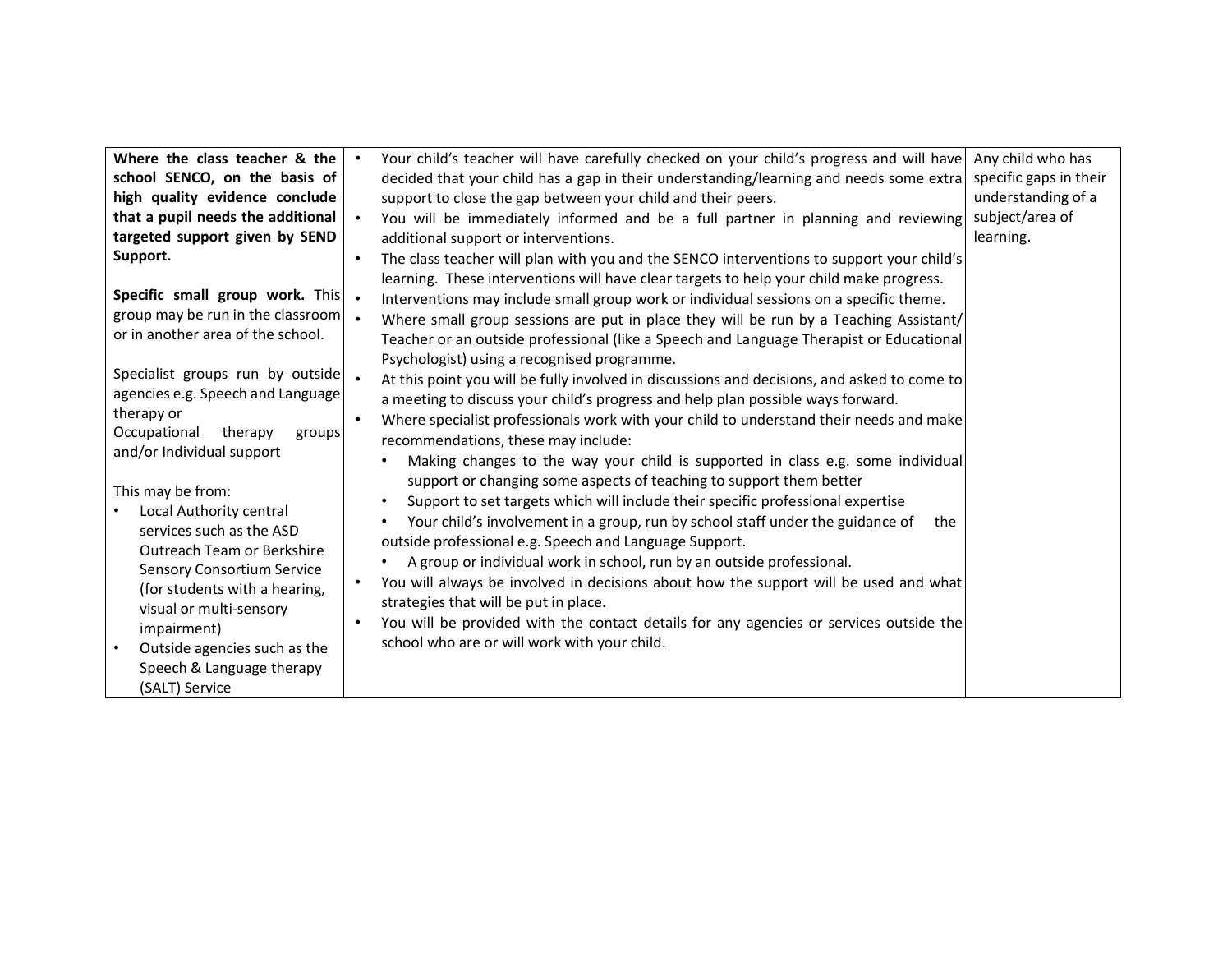| Support provided through an<br>$\bullet$<br><b>Education, Health and Care Plan</b><br>(EHCP).<br>This means your child will have<br>been identified by the class<br>teacher/SENCO as needing a<br>particularly<br>higher<br>level<br>of<br>individual<br>and small<br>group<br>$\bullet$<br>support which cannot be provided<br>from the resources<br>already<br>delegated to the school.<br>$\bullet$<br>Usually, if your child requires this<br>high level of support they may<br>also need specialist support in<br>$\bullet$<br>school from professionals outside<br>the school. This may be from:<br>Local Authority central<br>$\bullet$<br>services such as the Autistic<br>Spectrum Disorder Outreach<br>Team or Berkshire Sensory<br>Consortium Services (for<br>$\bullet$<br>students with a hearing,<br>visual or multi-impairment<br>$\bullet$<br>need) of the SchoolNurse<br>Outside agencies such as the<br>$\bullet$<br>Speech and Language therapy<br>$\bullet$<br>(SALT) Service, Educational<br>Psychology (EP) service,<br>Occupational Therapy (OT)<br>service, Physiotherapy and/or<br>CAMHS; SEBDOS | If, despite quality first class room teaching, the intervention groups and referrals to<br>outside agencies to advise and support that the school has provided from its own<br>resources to enable your child to make progress, your child needs further or more<br>specialist input, the school or you, can recommend that the Local Authority makes a<br>statutory assessment for an Education, Health and Care Plan (EHCP). This is a legal process<br>and you can find full details about this in the Local Authority (LA) based Local Offer, Slough<br>web site: http://sloughfamilyservices.org.uk/<br>This is done in full partnership with you and your child. After the school have sent in the<br>request to the Local Authority (with a lot of information about your child, including some<br>from you), the LA will decide whether they think your child's needs (as described in the<br>paperwork provided), are sufficient to need a statutory assessment.<br>If this is the case they will ask you and all professionals involved with your child to write a<br>report, to which your child contributes, outlining your child's needs and how they will be<br>met and the long and short-term outcomes that are being sought.<br>If they do not think your child needs this, they will ask the school to continue with the SEN<br>Support in School and provide further support to you and the school to ensure your child's<br>needs are met.<br>After the reports have all been sent in, an Education, Health and Care Plan to which you<br>and your child will contribute will be prepared. It is called an Education Health and Care<br>Plan because it brings together all of the educational health and social care needs that<br>your child may have in one plan.<br>The school must make its best endeavours to put in place the provision identified in the<br>plan.<br>The progress your child makes with the support identified will be regularly reviewed and<br>changed according to the progress your child makes.<br>Short term targets set on the IEP's will be reviewed at least three times a year.<br>Education, Health and Care Plans will be reviewed on an annual basis. | Children whose<br>learning needs are<br>more severe,<br>complex and<br>potentially lifelong. |
|---------------------------------------------------------------------------------------------------------------------------------------------------------------------------------------------------------------------------------------------------------------------------------------------------------------------------------------------------------------------------------------------------------------------------------------------------------------------------------------------------------------------------------------------------------------------------------------------------------------------------------------------------------------------------------------------------------------------------------------------------------------------------------------------------------------------------------------------------------------------------------------------------------------------------------------------------------------------------------------------------------------------------------------------------------------------------------------------------------------------------|----------------------------------------------------------------------------------------------------------------------------------------------------------------------------------------------------------------------------------------------------------------------------------------------------------------------------------------------------------------------------------------------------------------------------------------------------------------------------------------------------------------------------------------------------------------------------------------------------------------------------------------------------------------------------------------------------------------------------------------------------------------------------------------------------------------------------------------------------------------------------------------------------------------------------------------------------------------------------------------------------------------------------------------------------------------------------------------------------------------------------------------------------------------------------------------------------------------------------------------------------------------------------------------------------------------------------------------------------------------------------------------------------------------------------------------------------------------------------------------------------------------------------------------------------------------------------------------------------------------------------------------------------------------------------------------------------------------------------------------------------------------------------------------------------------------------------------------------------------------------------------------------------------------------------------------------------------------------------------------------------------------------------------------------------------------------------------------------------------------------------------------------------------------------------------------------------------------|----------------------------------------------------------------------------------------------|
|---------------------------------------------------------------------------------------------------------------------------------------------------------------------------------------------------------------------------------------------------------------------------------------------------------------------------------------------------------------------------------------------------------------------------------------------------------------------------------------------------------------------------------------------------------------------------------------------------------------------------------------------------------------------------------------------------------------------------------------------------------------------------------------------------------------------------------------------------------------------------------------------------------------------------------------------------------------------------------------------------------------------------------------------------------------------------------------------------------------------------|----------------------------------------------------------------------------------------------------------------------------------------------------------------------------------------------------------------------------------------------------------------------------------------------------------------------------------------------------------------------------------------------------------------------------------------------------------------------------------------------------------------------------------------------------------------------------------------------------------------------------------------------------------------------------------------------------------------------------------------------------------------------------------------------------------------------------------------------------------------------------------------------------------------------------------------------------------------------------------------------------------------------------------------------------------------------------------------------------------------------------------------------------------------------------------------------------------------------------------------------------------------------------------------------------------------------------------------------------------------------------------------------------------------------------------------------------------------------------------------------------------------------------------------------------------------------------------------------------------------------------------------------------------------------------------------------------------------------------------------------------------------------------------------------------------------------------------------------------------------------------------------------------------------------------------------------------------------------------------------------------------------------------------------------------------------------------------------------------------------------------------------------------------------------------------------------------------------|----------------------------------------------------------------------------------------------|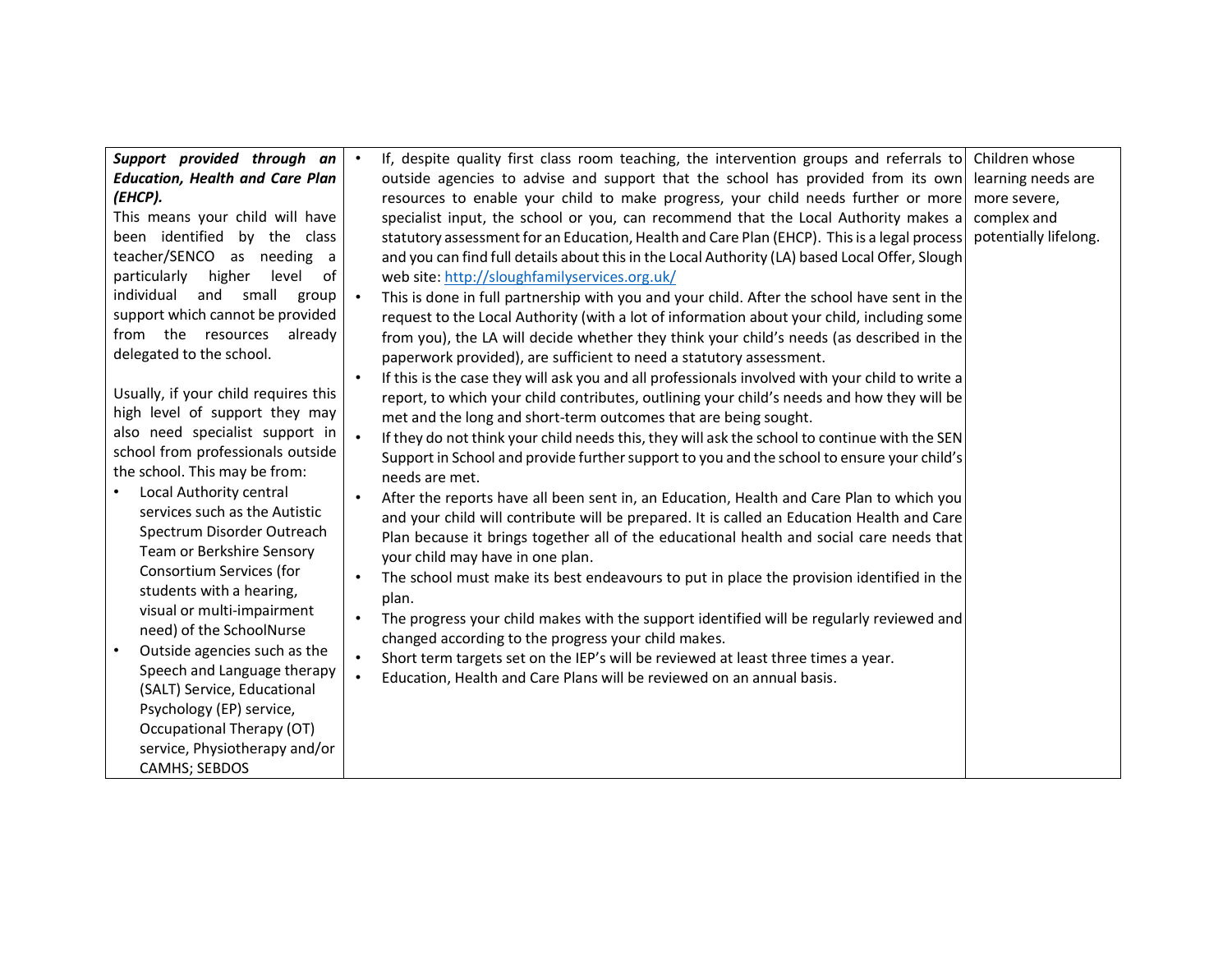#### How will we support your child with identified SEND starting at school?

- If your child has been allocated a place in our school by the local authority and they have a SEND, please contact us as soon as you receive the offer as we may not have details of their needs at this stage.
- We will invite you to visit the school with your child to have a look around and speak to staff and meet the key person who will work with you and your child while they are in the school.
- If other professionals are involved, a Team Around the Child (TAC) meeting will be held to discuss your child's needs, share strategies used, and ensure provision is put in place before your child starts
- Your child's key person may make a home visit and also visit your child if they are attending another provision or school; this will automatically happen if your child is starting in the school Foundation Stage 1 class (Nursery class) or is new to the school and starting in our Foundation Stage 2 classes (Reception)
- We may suggest adaptations to the settling in period to help your child to settle more easily, but these will be agreed with you at the Team Around the Child meeting
- If they have not already visited, your child will be invited into school in advance of starting to meet the staff they will be working with and their peer group.
- Following the settling in period, the class teacher will arrange an early meeting with you to review your child's learning and progress.
- The staff will then hold regular meetings in school to monitor the progress of your child and invite you into school at least once a term to review this with you

# How can I let the school know I am concerned about my child's progress in school?

- If you have any concerns we recommend you speak to your child's class teacher initially, and at the earliest opportunity.
- If you are not happy that the concerns are being managed and feel that your child is still not making progress you should speak to the SENCO or Principal
- If you are still not happy you can speak to the school SEN Trustee.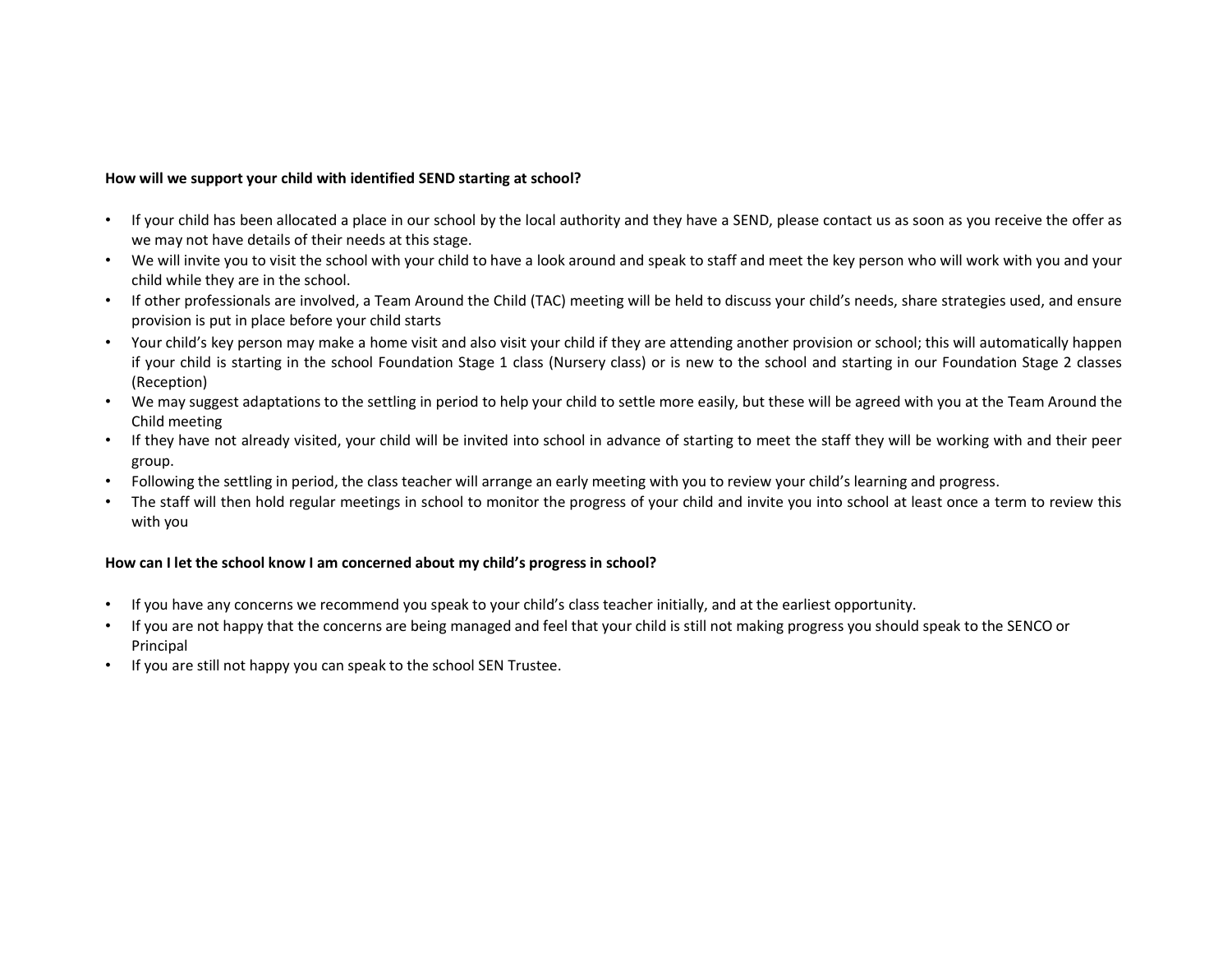#### How will the school let me know if they have any concerns about my child's learning in school?

- When a teacher or you have raised concerns about your child's progress, and quality first personalised teaching has not met your child's needs, the teacher will raise this with the SENCO. If you have raised the concern the school will invite you in to discuss it and plan a way forward.
- The teacher will discuss your child's progress with you at our termly parents' evenings when you will be informed of your child's progress and any additional support being given.
- Schools also have pupil progress meetings between each class teacher and a senior staff member in the school. This is another way your child may be identified as not making as much progress as expected.
- If your child is then identified as not making progress the school will make a decision about whether to monitor this or set up an intervention group and will inform you. These groups may take place for a short period or over a longer period of time. However, please note that all children learn regularly in small groups in class (sometimes with Teaching Assistants) in order to support their progress in learning
- If your child is still not making expected progress the school will discuss with you
	- Any concerns you may have
	- Any further interventions or referrals to outside professionals to support your child's learning
	- How we could work together, to support your child at home/school.

| Who are the other people providing services to children with SEN in this school? |                                                                                                       |  |
|----------------------------------------------------------------------------------|-------------------------------------------------------------------------------------------------------|--|
| A. Directly funded by the                                                        | 1:1Teaching Assistants or Nursery Nurses<br>$\bullet$                                                 |  |
| school                                                                           | Additional teaching support                                                                           |  |
|                                                                                  | Speech and Language Therapy                                                                           |  |
|                                                                                  | <b>Educational Psychology</b>                                                                         |  |
|                                                                                  | <b>Occupational Therapy</b>                                                                           |  |
|                                                                                  | <b>SEBDOS</b>                                                                                         |  |
|                                                                                  | Early Help<br>٠                                                                                       |  |
| B. Paid for centrally by the $\cdot$                                             | Autism Outreach Service                                                                               |  |
| Authority<br>but<br>Local                                                        | Sensory Service for children with visual or hearing needs                                             |  |
| delivered in school                                                              | Occupational Therapy<br>٠                                                                             |  |
|                                                                                  | Child & Adolescent Mental Health Service<br>٠                                                         |  |
|                                                                                  | Early assessment team                                                                                 |  |
|                                                                                  | Professional training for school staff to deliver medical interventions                               |  |
|                                                                                  | Slough family information service (FIS) to support families through the SEND processes and procedures |  |
|                                                                                  | Speech and Language Therapy (Children with EHCPs) Integrated Support Service (ISS)                    |  |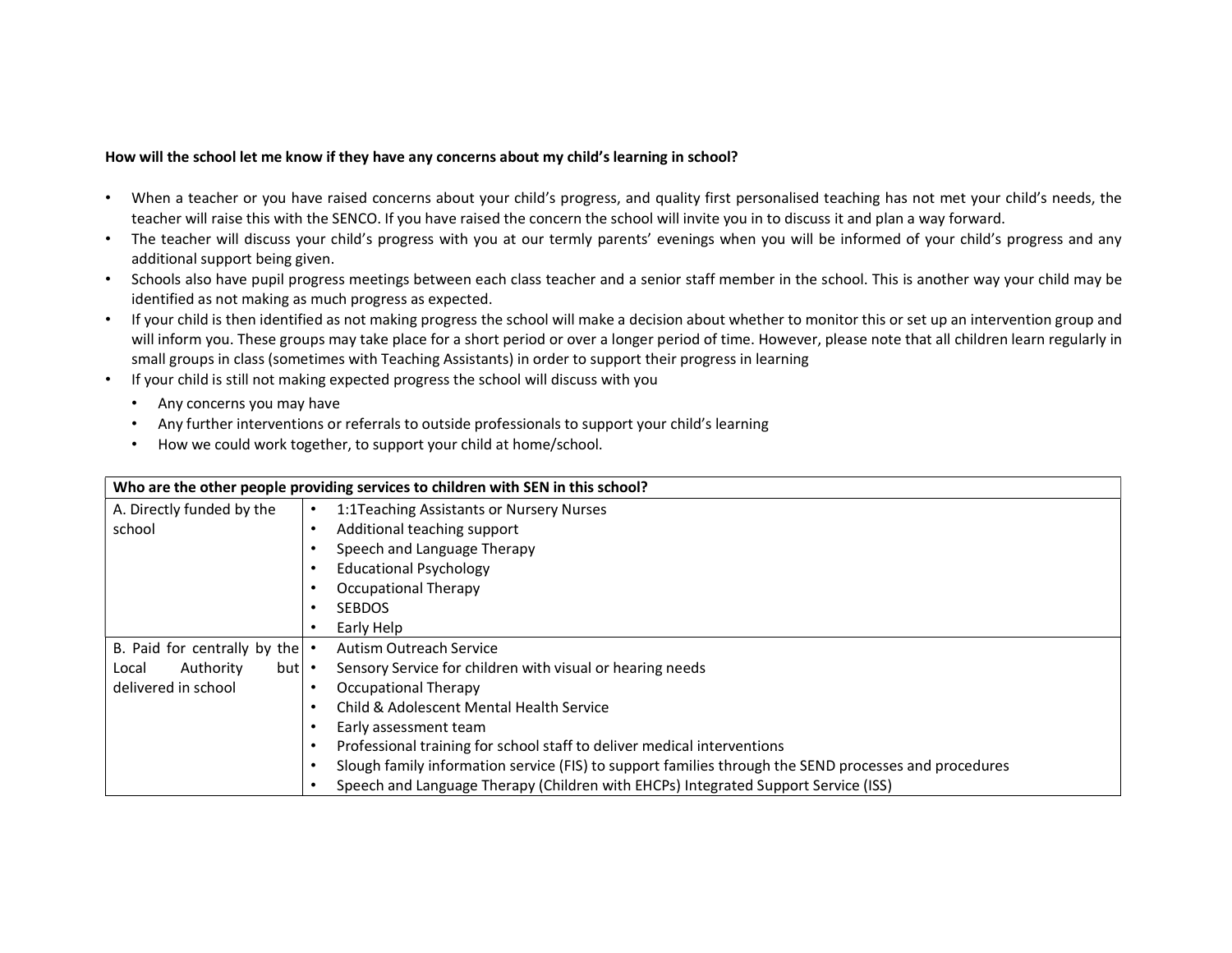| C. Voluntary agencies | Autism Berkshire<br>Daisy's dream                                                                                                                                                                   |
|-----------------------|-----------------------------------------------------------------------------------------------------------------------------------------------------------------------------------------------------|
|                       | The Slough site contains full information of the services available to children, young people and their families under the Slough<br>Local Offer: http://www.sloughfamilyservices.org.uk/localoffer |

#### How are the adults in school helped to work with children with an SEND and what training do they have?

- The SENCO's job is to support the class teacher in planning for children with SEND.
- The SENCo attends local SENDCo network meetings.
- The school has a school development plan, including identified training needs for all staff to improve the teaching and learning of children including those with SEND. This may include whole school training on SEND issues or to support identified groups of learners in school, such as Autistic Spectrum Disorder, dyslexia etc.
- Whole staff training to disseminate knowledge, strategies and experience, to ensure consistency of the school's approach for children with a SEND.
- Individual teachers and support staff attend training courses run by outside agencies that are relevant to the needs of specific children in their class e.g. from the Autistic Spectrum Disorder Outreach service, Sensory service or medical /health training to support staff in implementing care plans.
- Individual training for an identified staff member linked with the needs of a child with special educational needs and/or disabilities or identified through the school's performance management process.

# How will the teaching be adapted for my child with SEND?

- Class Teachers plan lessons according to the specific needs of all groups of children in their class, and will ensure that learning tasks are adapted to enable your child to access their learning as independently as possible.
- Specially trained support staff can implement the teachers modified/adapted planning to support the needs of your child where necessary.
- Specific resources and strategies will be used to support your child individually, and in groups and in the classroom so that they can learn most effectively, and where necessary to be included in the full life of the school. These will be included in your child's learning plan.
- Planning and teaching will be adapted on a daily basis if needed to meet your child's learning needs and increase your child's access to what is on offer.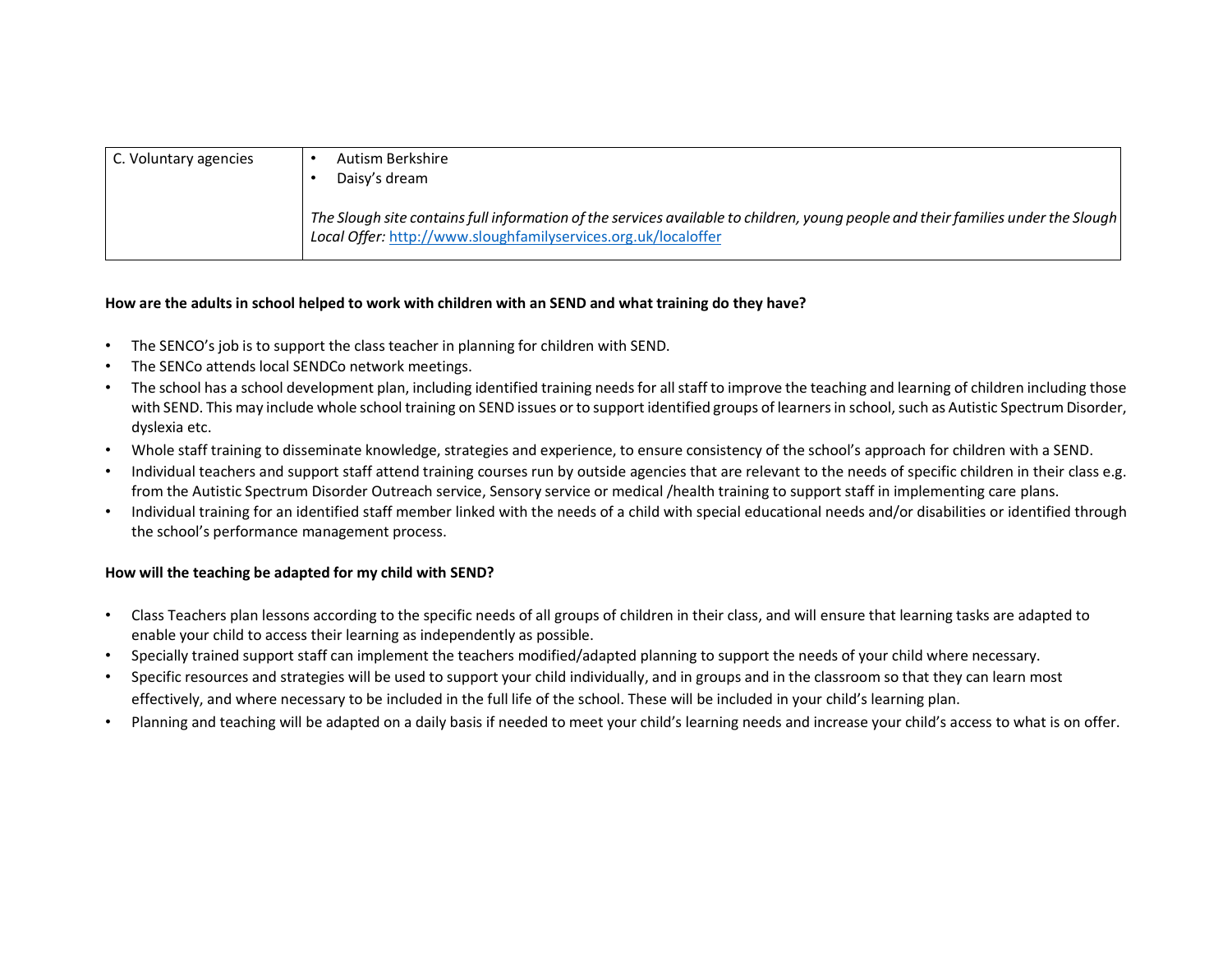#### How will we measure the progress of your child in school? And how will I know about this?

- Your child's progress is continually monitored by his/her class teacher.
- His/her progress is reviewed formally every term and age related expectations given in reading, writing, numeracy and science as well as progress in other areas, as appropriate, such as attendance, engagement in learning and social and emotional development.
- If your child is in Year 1 and above, but is not yet at age related expectations, a more sensitive assessment tool is used which shows their level in more detail and will also show smaller but significant steps of progress. The levels are called 'P scales', these are being currently reviewed.
- At the end of each key stage (i.e. at the end of year 2 and year 6) all children are more formally assessed. Children in receipt of SEND Support have an IEP which will be reviewed with your involvement, every term and the plan for the next term made.
- The progress of children with an EHC Plan is formally reviewed at an Annual Review with all adults, including parents, involved with the child's education.
- The SENCO will also check that your child is making good progress within any individual learning and in any group that they take part in
- A range of ways will be used to keep you informed, which may include:
	- Home/school contact book
	- Letters/certificates sent home
	- Additional meetings as required
	- Annual Reviews
	- End of Term and Year Reports

#### What support do we have for you as a parent of child with a SEN/and or disabilities?

- We would like you to talk to your child's class teacher regularly so we know what they are doing at home and we can tell you about what we are doing in school. This is to ensure that we are doing similar things to support them both at home and school and can share what is working in both places.
- The SENCO (or Head teacher) is available to meet with you to discuss your child's progress or any concerns/worries you may have.
- All information from outside professionals will be discussed with you by the person involved directly, or where this is not possible, in a report. The SENCO will also arrange to meet with you to discuss any new assessments and ideas suggested by outside agencies for your child.
- IEP's will be reviewed with your involvement each term.
- Home Learning will be adjusted as needed to your child's individual needs
- Class DOJO is used to send communication to you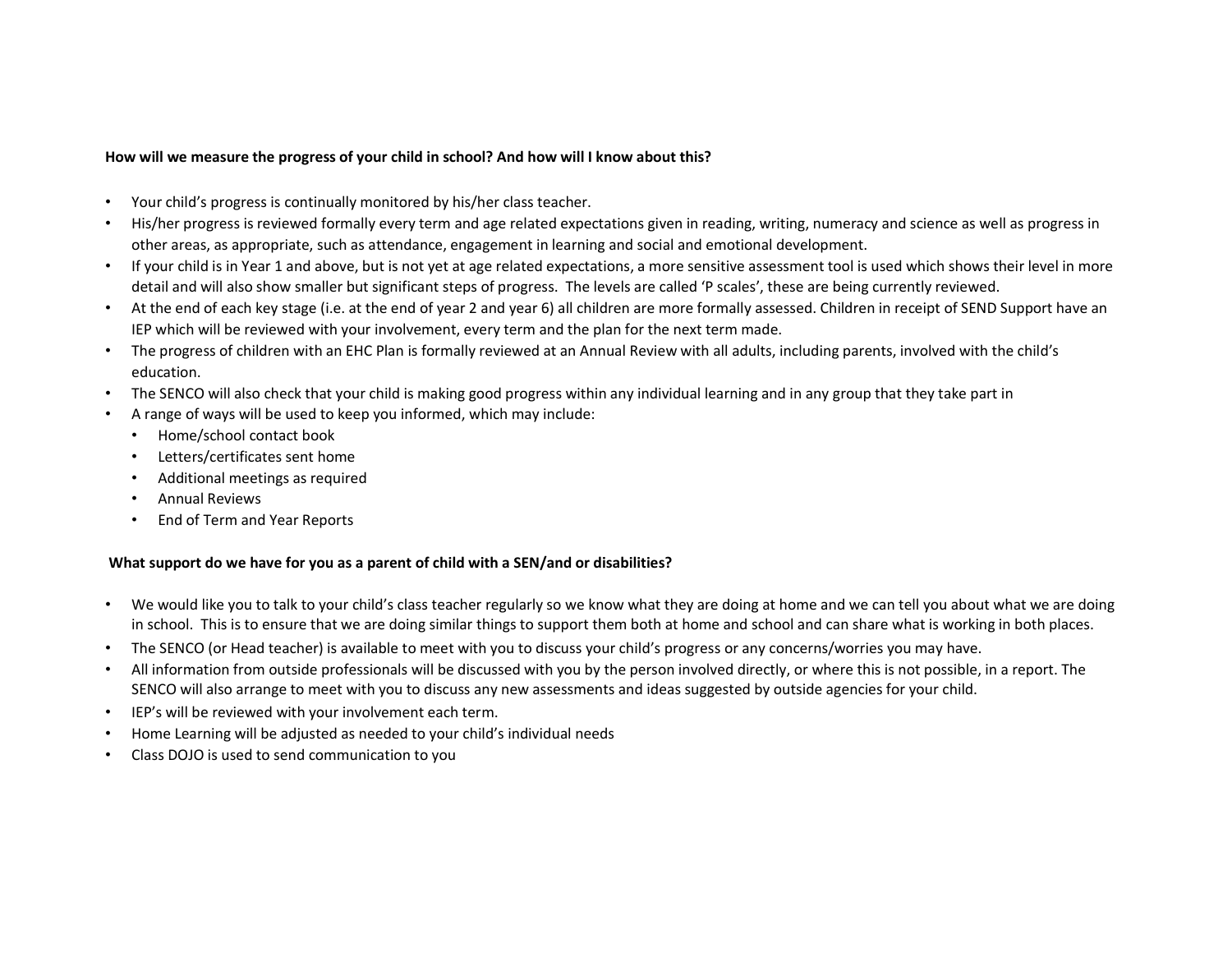#### In addition:

- The IEP will include ideas for how you can support your child at home, following the discussion with you.
- We will be happy to consider any ideas in order to support your child.

If your child is undergoing statutory assessment for an EHC Plan you will also be supported by the Children's Services SEN Team. They will ensure that you fully understand the process.

#### How have we made this school physically accessible to children with SEND?

- Much of the school is accessible to children with physical disability.
- Class allocations can be adapted to ensure rooms are accessible for children with disabilities
- We ensure that equipment used is accessible to all children regardless of their needs.
- The school has staff trained to support children with a range of needs.
- Quiet work areas/workstation can be provided for children with ASD.
- After school provision is accessible to all children including those with SEND.
- Extra-curricular activities are accessible for children with SEND.
- If you have a specific concerns please make contact with the SENCO.

#### How will we support your child when they are leaving this school or when moving on to another class?

We recognise that 'moving on' can be difficult for a child with SEND and take steps to ensure that any transition is a smooth as possible.

If your child is moving to another school:

- We will talk with your child to identify how they are feeling about the move and discuss with them how to make it as positive an experience as possible.
- We will contact the new school's SENCO and ensure s/he knows about any special arrangements or support that needs to be made for your child.
- Where possible we will support a visit to the new school in advance of the move.
- We will make sure that all records about your child are passed on as soon as possible.

When moving classes in school:

• You will be invited to meet with the new teacher before the move takes place.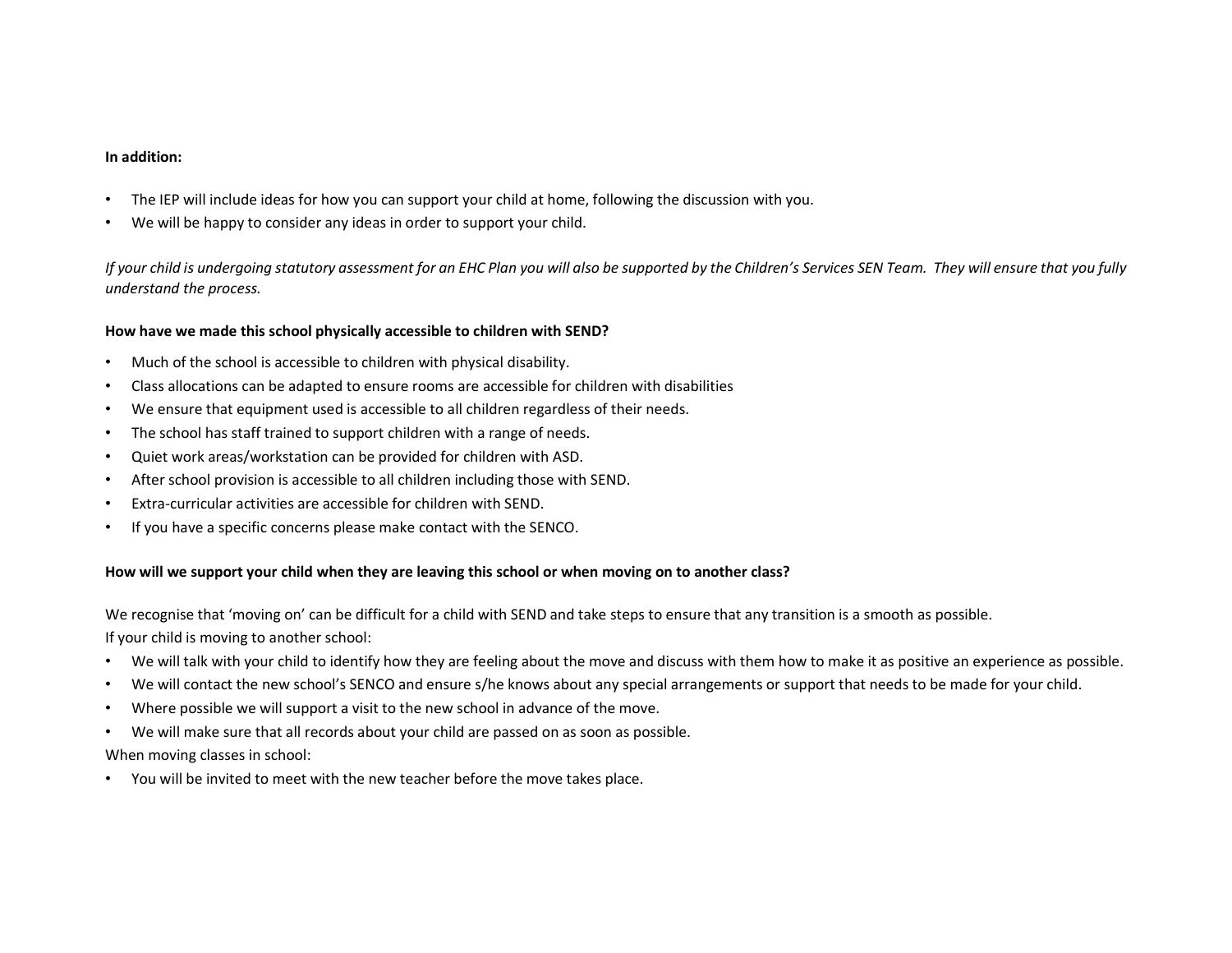- Information will be passed on to the new class teacher in advance and in all cases, a planning meeting will take place with the new teacher. All IEP will be shared with the new teacher. You will be invited to the planning meeting.
- If your child would be helped by a book/social story to support them understand 'moving on' then it will be made for them.

In Year 6

- Our SENCO will attend the Primary Transition Day/ SENCO network meetings to discuss the specific needs of your child with the SENCO of their secondary school.
- Your child will attend a small group in school, to support their understanding of the changes ahead. This may include creating a 'Personal Passport' which includes information about themselves for their new school.
- Where possible your child will visit their new school on several occasions and in many cases staff from the new school will visit your child in this school.

# What Emotional and Social Development support do we have for a child with a SEND?

- We recognise that pupils with SEND may well have an Emotional and Social Development need that will require support in school.
- The Emotional Health and well-being of our pupils is very important to us and it is continually monitored by all staff.
- We have a robust Safeguarding Policy in place; we follow National and Local Authority Guidelines.
- The School operates a zero tolerance approach to bullying and has an Anti-Bullying and Behaviour policy in place.
- We have playground buddies who support their peers during lunchtimes and playtimes

A range of support is offered by our pastoral mentor and SENCO who may work 1:1 with children or run groups, e.g. we have trained ELSA's (Emotional Literacy Support Assistants) who work with identified children in small groups or 1:1 sessions to support them with their emotional understanding and providing strategies they can use in everyday life. This team also supports children who may struggle to cope during playtimes or lunchtimes for various reasons.

# Extra activities

Khalsa Primary School offers a wide range of trips, visits and extra-curricular clubs. All children are actively encouraged to participate and all reasonable adaptations will be made to ensure that children with SEND can fully partake and benefit from these experiences. Children who are entitled to pupil premium are offered extra-curricular clubs at a reduced rate.